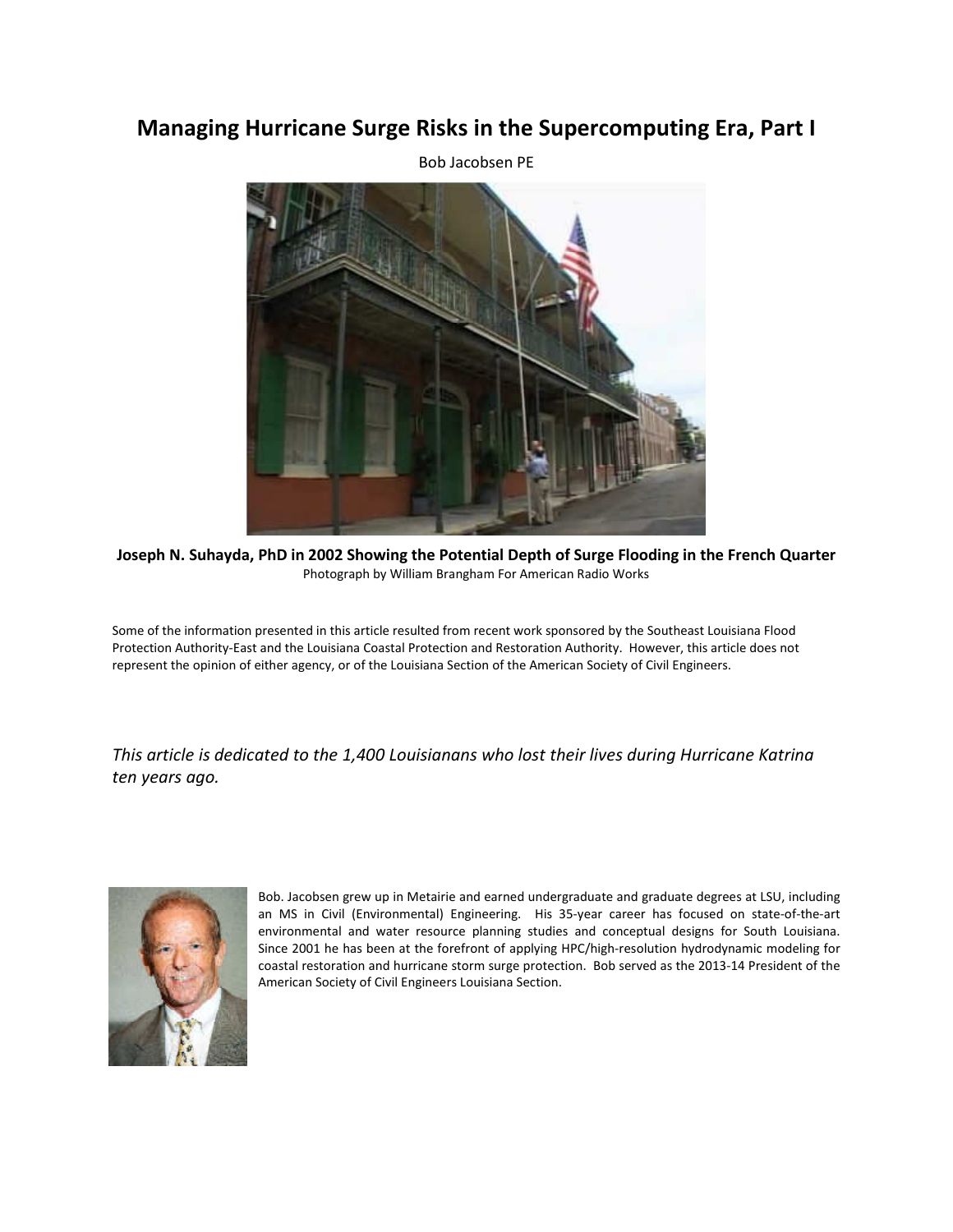# **Managing Hurricane Surge Risks in the Supercomputing Era, Part I**

# Bob Jacobsen PE

Louisianans have always been aware of hurricane surge hazard, and have wanted to reduce surge risk. Community leaders and their agents have thus faced the task of accurately assessing surge hazards and balancing the desire for reducing surge risk against other public interests. Today, the Supercomputing Era (see Sidebar) offers impressive tools for quantifying, evaluating, and communicating flood hazards and risks (probabilities of flood heights and their consequences)—facilitating improvements in rational management decisions. However, these decisions must still confront tremendous uncertainties and the challenge of allocating limited public funds among numerous priorities.

This article reviews the history of estimating surge hazard and providing sustainable surge protection for New Orleans, Louisiana and is presented in two parts:

> Part I reviews the pre-Katrina evolution, which is worth knowing in order to truly understand past mistakes which led to the City's devastation and issues which continue to threaten its future.

## **Supercomputing**

A High Performance Computer (HPC), or supercomputer, distributes parallel steps to solve highly complex algorithms among hundreds to tens of thousands of microprocessors. Accelerating microprocessor improvements over the recent decades have enabled the development and adoption of HPC clusters for a vast number of computing needs. The "SuperMike" and "Queen Bee" Supercomputers at LSU were both examples of high-end HPC clusters at the time of their commissioning.

Part II provides new details on key Katrina surge events. Part II then describes the post-Katrina progress—as well as limitations—in supercomputer-facilitated surge hazard analysis and risk management, together with important implications for future surge risk reduction.

Appreciating these limitations and acting on the implications is crucial to preventing another surge catastrophe.

# **Part I: Pre-Katrina Evolution of Surge Hazard Estimation and Risk Management**

# *A. The Record Flood*

In 1717 Jean-Baptiste Le Moyne de Bienville wrote to his fellow French promoters who were struggling with the decision of where to situate the main settlement of their Louisiana colony. They needed a port location which would optimize their exploitation of local resources and cultivation of cash crops—as well as secure control over the lower Mississippi River and adjacent passages via Lakes Maurepas, Pontchartrain, and Borgne. But they also wanted to minimize exposure to natural disasters that could wipe out their investment. Bienville championed the cusp of a "fine crescent" on the Mississippi River located strategically at a short portage from the River to Bayou St. John and the south shore of Lake Pontchartrain. Having earlier been granted title to this location, he—not surprisingly—touted it as relatively safe from floods and hurricanes. Thus, from the moment of New Orleans' founding, flood hazards were underestimated and conflicting interests confounded flood risk management.

The French Company of the West was engaged in what today would be called a "cost-benefit analysis." The French likely learned much about regional flood hazards from the natives, including the frequency and magnitude of Mississippi River floods and what they termed *tidal* surges. The region's first human inhabitants undertook a similar tradeoff analysis in choosing locations for their villages. Some tribes like their European counterparts—may have maintained flood marks spanning generations to supplement their oral history and enhance their chances of staying dry (to say nothing of survival). They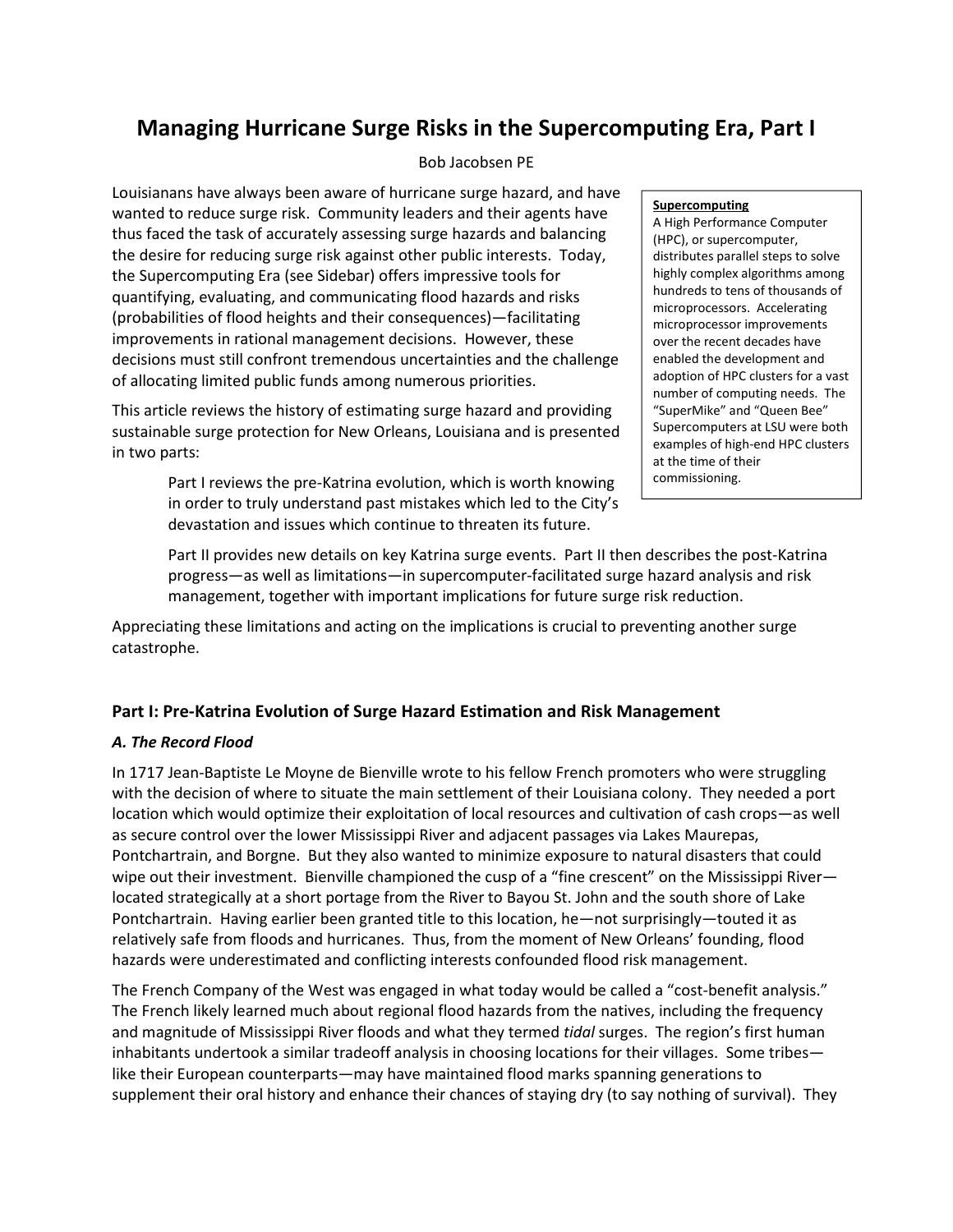may even have recognized how to use the vast, flat, water surface of the swamps during still periods to transfer major flood marks to outlying locations, to enhance their activities in these areas.

Circumstances forced the natives and their European successors to exploit the region's natural resources to the margin of their capabilities—placing a premium on better cost-benefit analyses. Simple reliance on good luck (assuming a run of several easy years would continue) proved an unsustainable risk management practice. Up until the latter half of the  $20<sup>th</sup>$  Century, keeping track of the historic "record flood" continued to be the State-of-the-Practice (SOP) for defining surge hazard.

Ever since floods have been recorded, the SOP for flood risk management has included placing critical structures—e.g., storage of food reserves, temples, leader dwellings—on the highest available ground, or elevating them. Communities facing frequent floods (dating back to ancient floodplain civilizations in Egypt, China, and Mesopotamia) also adopted the obvious measure of constructing perimeter levees. Within four years of its founding—following the first of many record hurricane surges in 1722—New Orleans leaders required everyone to contribute to building a "back" levee (behind the City, facing Lake Pontchartrain), initially constructed only a few feet above ground. Over the ensuing two hundred years New Orleans experienced many record surges, stimulating the construction of ever higher back levees and improvements in the selection of levee material and construction quality; (the latter particularly during the first half of the  $20<sup>th</sup>$  Century with advances in geotechnical engineering).

By the early 1960s the City had upgraded its Lakefront levees several times, as had other River communities with their "40 Arpent" levees. (French colonial riverfront land grants had a rear limit of 40 Arpents, equivalent to about 1.5 miles.) The U.S. Army Corps of Engineers (USACE) had begun to assist bourgeoning Jefferson Parish with the design and construction of its back levee (USACE 1955). These latest levees largely were a response to vulnerabilities exposed by the surge associated with the September 1947 hurricane (see Figure 1). Of course, relying on a record flood to manage risk also proved unsustainable.



**Figure 1. Front Page of the New Orleans Item, September 19, 1947**  http://www.old-new-orleans.com/1947\_hurricane\_frontpage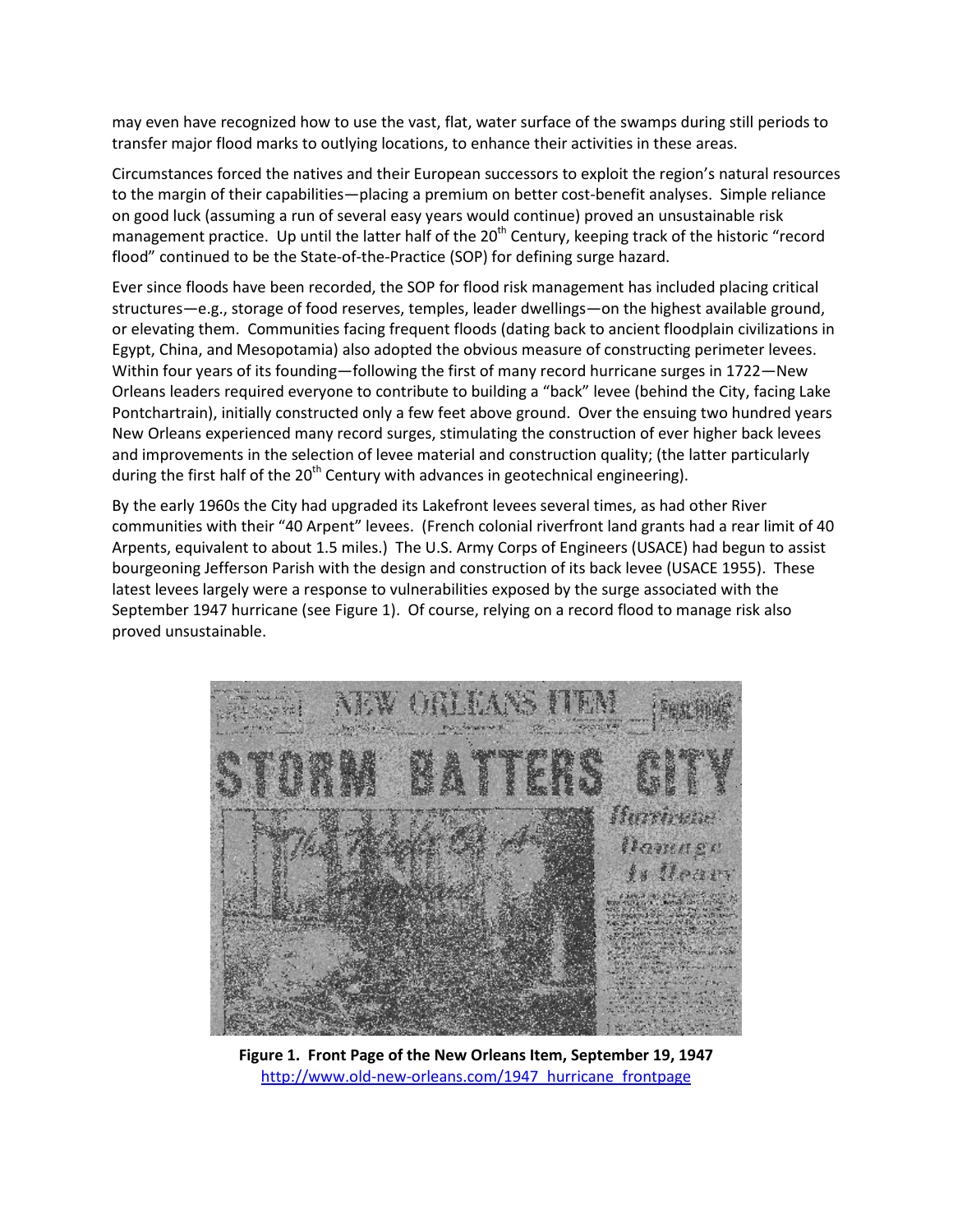## *B. The Standard Project Hurricane*

In September 1965 Category 4 Hurricane Betsy produced a new record surge—reaching up to 16 ft NAVD88 in places east of New Orleans. The back levees were not sufficient and there was extensive flooding throughout the New Orleans Lower  $9<sup>th</sup>$  Ward, St. Bernard Parish, as well as in Gentilly west of the Inner Harbor Navigation Canal (IHNC). The region suffered damages of around \$1 billion, making Betsy the most expensive hurricane in the nation at the time. Facing the choice between massive, expensive perimeter protection versus economic stagnation, the City deployed its powerful Senators and Representatives (e.g., Russell Long and Hale Boggs) to persuade a sympathetic President and Congress to fund federal construction (70 percent) of metropolitan New Orleans surge protection (see Sidebar).

To move beyond the record surge, the federal government turned to a concept which had been used in riverine flood control since the 1940s: the Standard Project Flood (SPF). The idea behind the SPF was to determine a "*close* to worst-case" flood height that could reasonably be expected to occur—given regional hydrologic characteristics (regional rainfall extremes, river basin topography, runoff, time of concentration to various tributaries, etc.). Rapid scientific advances in the first half of the  $20<sup>th</sup>$  Century, coupled with many decades of rainfall data, suggested that a practical extreme flood height reflecting the various physical factors could be directly calculated. As a "close to worst-case" estimate, the SPF was expected to define a hazard more severe than any in the historical record, and to be appropriate for the design of flood controls intended to prevent BOTH the loss of life and destruction of property; (see Sidebar: Worst-Case Flood). The US Weather Bureau (now the National Weather Service under the National Oceanic and Atmospheric Administration, NOAA) was responsible for the SPF estimates.

For protecting both lives and property from surge, the US Weather Bureau similarly provided regional estimates for a Standard Project Hurricane (SPH). The SPH was defined in terms of the barometric pressure deficit (ΔP) associated with the storm core or eye (peripheral pressure minus central pressure,  $P_P - P_C$ ); the core size in terms of radius of maximum winds

#### **Federal Involvement in Louisiana Flood Protection**

The federal involvement on the nation's waterways grew during the 19<sup>th</sup> century, primarily with demands to enhance navigation in support of interstate commerce. Following a record multi-state Mississippi River flood in 1874, Congress created the Mississippi River Commission to take-over the River levees—in large part to ensure that local flood control priorities did not trump navigation interests. However, due to the importance of its Port, protecting the City of New Orleans quickly became a key part of the Commission's river management. Thus, began the substantial and messy federal entanglement in New Orleans flood protection. Record floods again in 1890 and 1912 precipitated levee upgrades. The Great Flood of 1927 forced the Commission (and its agent, the USACE) to re-examine the balance of its River flood control and navigation priorities and to develop new policies and actions that would better address that balance. This, in turn, led to greatly expanded flood control construction and operations and associated long-term funding. Over the course of the 20<sup>th</sup> Century the USACE became increasingly authorized to lead regional and even local flood control projects with state and local sponsors assuming a share of construction costs and the operations and maintenance—including several in Louisiana (USACE 1955). These projects all involved the balancing of flood control with competing interests, such as navigation, irrigation, power generation, recreation, and/or environmental preservation.

#### **Worst-Case Flood**

The Weather Bureau also developed estimates for the "worst-case" flood—termed the Probable Maximum Flood—based on likely upper physical limits. The Mississippi River levees in Southeast Louisiana are based on a "Project Design Flood," equivalent to the Probable Maximum Flood, with a combined flow of nearly 3 million cubic feet per second from the Upper Mississippi, Ohio, Missouri, and Arkansas Rivers. The Mississippi River Project Design Flood assumes a significant portion of this combined flow is diverted to the Atchafalaya River at the Old River Control Structure. (The Atchafalaya River must also accommodate inflow from the Red River.) Under the flood management plan additional portions are diverted with weir structures at Bonnet Carré (to Lake Pontchartrain) and Morganza (to a floodway east of the Atchafalaya River). The Bonnet Carré weir is opened in phases as needed, followed by Morganza, to keep the River peak flow at New Orleans below 1,250,000 cfs. The Bonnet Carré and Morganza structures have been opened 10 and 2 times, respectively (see Douglas 2011).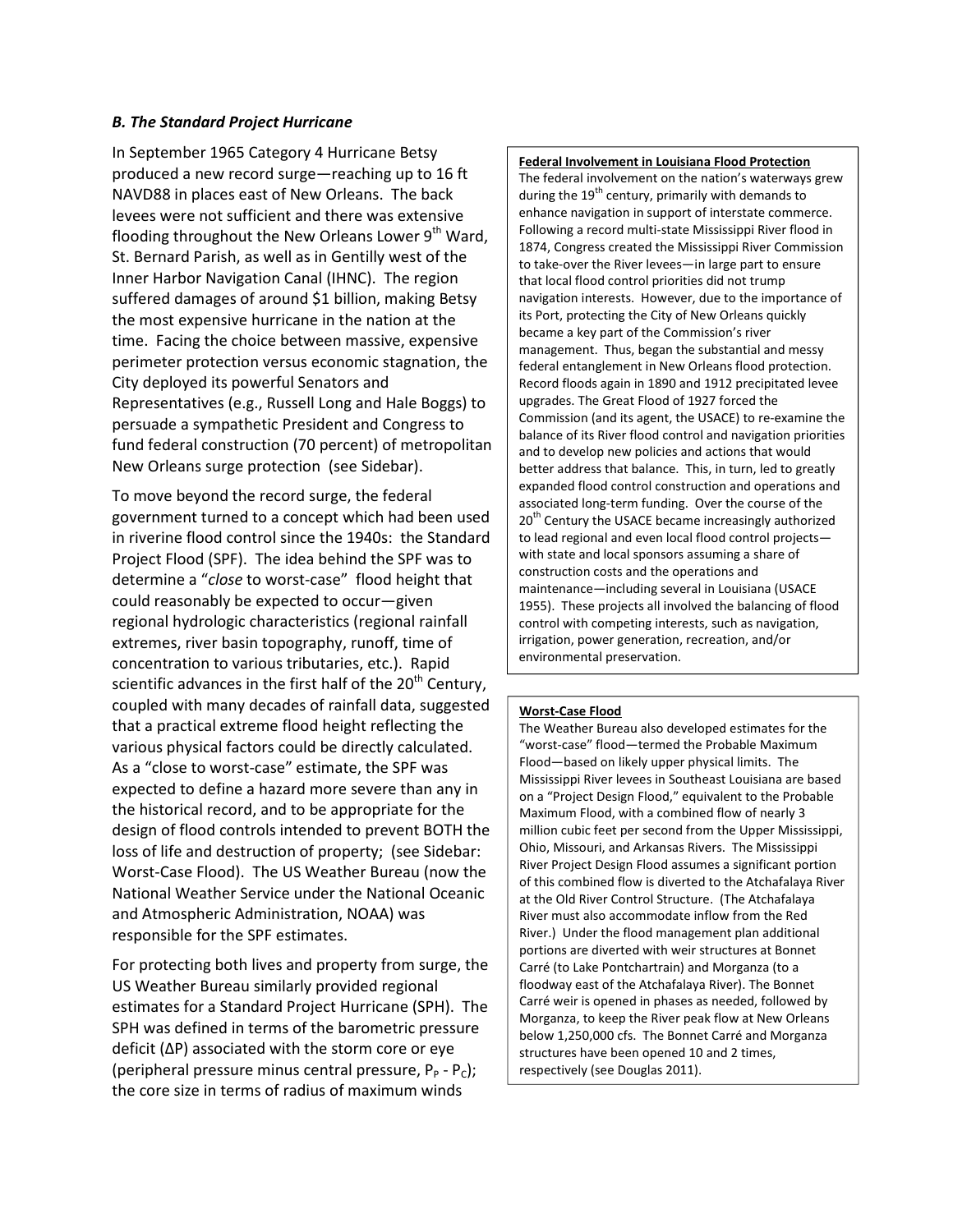$(R_{MAX})$ ; and the storm forward translational speed (V<sub>F</sub>). A 1959 Report defined the New Orleans regional offshore SPH as having a ΔP of 2.3 inches of mercury (29.92 - 27.6 inches) or about 80 millibars, an R<sub>MAX</sub> of 30 nautical miles, and a  $V_F$  of 11 knots. Offshore, the SPH was estimated to have eyewall winds of about 100 miles per hour (mph), combining with  $V_F$  for maximum sustained winds (1-minute average) of about 112 mph. The SPH was estimated to decay modestly as it moved overland, with maximum sustained winds over Lakes Borgne and Pontchartrain of about 100 mph. During the 1970s several slight revisions were made to the New Orleans regional SPH, with a 1978 report identifying a ΔP of 84 millibars, an R<sub>MAX</sub> of 29 nautical miles, a V<sub>F</sub> of 4 knots, and offshore maximum sustained winds of 90 knots, or 104 mph, (NOAA 1972, 1975, 1978, and 1979). (Estimates of the "worst-case" or Probable Maximum Hurricane were also developed and revised, with ΔP increasing from 100 to 125 millibars.)

To estimate SPH peak surge the USACE utilized a few selected landfall/track scenarios and a late-1960sera one-dimensional (1D) *steady-state* empirical formula. The formula used the maximum local perpendicular wind speed derived from one of the SPH scenarios and computed the surge "setup" at the levee. The estimate of setup also factored in the wind fetch distance, open-water depth, a loss coefficient (e.g., for friction), and drop in barometric pressure. The 1D surge analysis addressed the fact

that the higher levees would block, and therefore raise, the incoming surge. Timing of tides was ignored. For Lakes Pontchartrain and Borgne the USACE used mean levels of 1.0 and 0.9 ft above mean sea level (MSL, see Sidebar). Along the south shore of Lake Pontchartrain (the New Orleans Lakefront) the SPH surge was estimated at 11.5 ft MSL and south of Lake Borgne (along the Mississippi River Gulf Outlet, MRGO) at 13.0 ft MSL. The SPH surge setup at the two locations were thus 10.5 and 12.1 ft above the respective mean lake levels (USACE 1966).

#### **Vertical Datum**

The USACE frequently used references to MSL and to National Geodetic Vertical (NGVD) interchangeably. The local MSL at Grand Isle is currently estimated at about 0.2 NAVD88, and mean levels in Lakes Borgne and Pontchartrain are about 0.3 and 0.5 ft NAVD88.

For protection features facing open water, SPH peak wave conditions were estimated, along with the wave runup height on levee slopes. To protect against the SPH surge at Lakes Pontchartrain and Borgne the USACE determined that the levee elevation should be set at 16.0 and 17.5 MSL ft, or 4.5 ft above the SPH surge (USACE 1966, 1968, and 1987).

The USACE's recommended SPH surge protection plan for New Orleans is illustrated in Figure 2. As a more cost-effective alternative to a "High-Level Plan" for Lakefront protection (i.e., full exposure to the SPH surge), the USACE incorporated a "Barrier Plan" to reduce surge inflow into Lake Pontchartrain. The Barrier Plan included a levee across what is now known as the New Orleans East Land-Bridge and gates at the Rigolets and Chef Menteur Passes and the IHNC Seabrook entrance. The USACE estimated that the Barrier Plan would reduce the Lakefront levee elevations from 16.0 to 11.0 ft MSL (USACE 1968).

The SPH surge protection project encountered numerous design and construction challenges. Among these were alignment details; adequate buffers; pipeline, utility, and other relocations; availability of suitable levee material; foundation and subsurface variability (affecting levee geometry, soil compaction procedures, and settlement both during and after construction); elevation survey control; and turf establishment. Floodwalls were substituted for levees in reaches with limited rights-of-way, but required extensive subsurface information to specify appropriate sheet pile depth. However, given the USACE's experience with Mississippi River and other flood protection projects these challenges were not that unusual.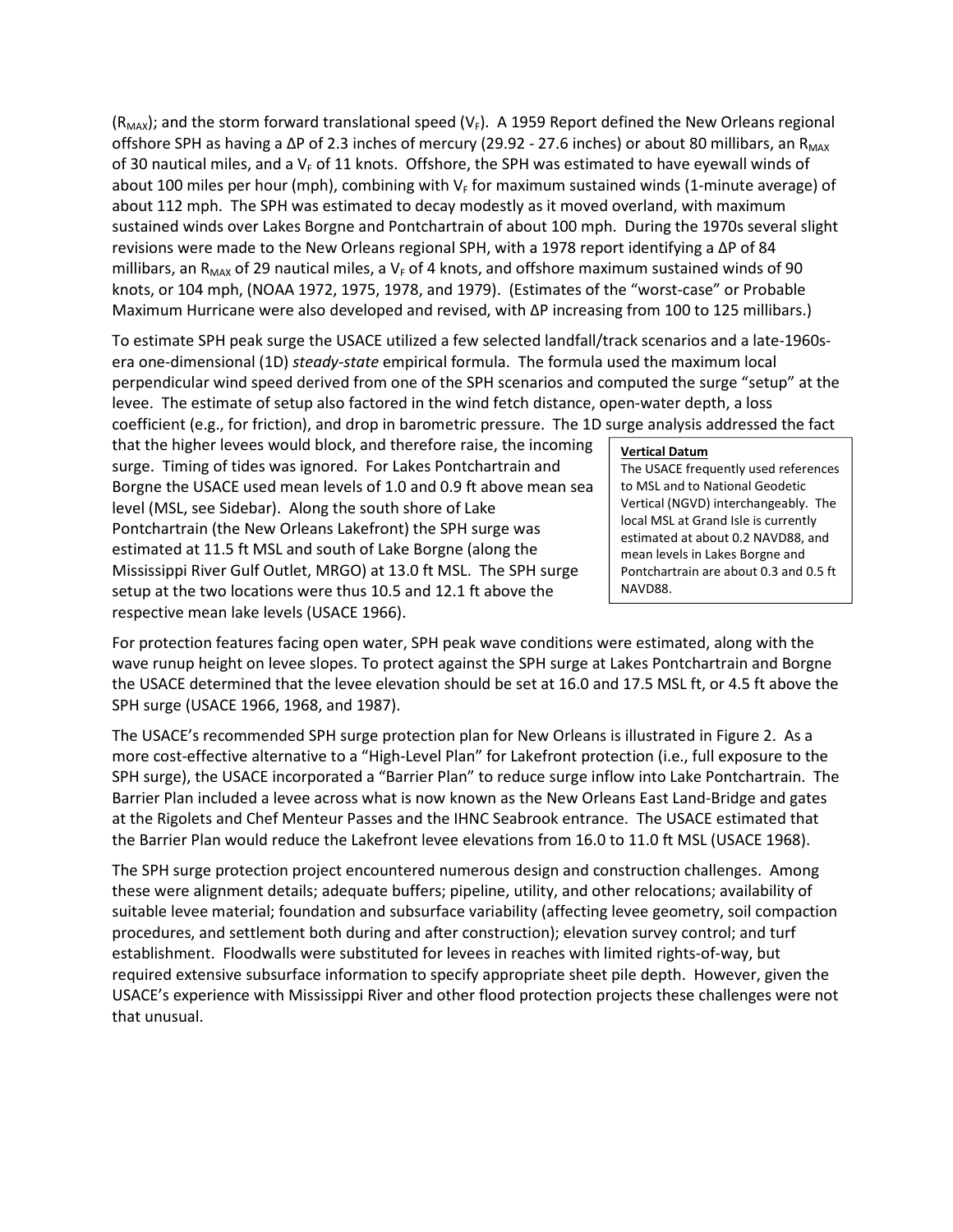

**Figure 2. Barrier Plan for Protecting the New Orleans East-Bank**  USACE 1968

Despite a reinforced sense of urgency resulting from the "near miss" of Hurricane Camille in 1969—which produced a surge of over 20 ft in nearby Waveland Mississippi—the New Orleans SPH Barrier Plan began to confront competing interests and new programmatic hurdles that were not quickly resolved. The Barrier Plan was opposed over concerns that it was likely to alter Lake water quality and fisheries. Environmental interests also opposed the location of a St. Charles Parish levee along the Lakefront, preferring to move it further south and impound much less of the LaBranche Wetlands. Addressing these challenges involved new and evolving—and time consuming—requirements for environmental impact assessments and economic cost-benefit analysis. A final resolution in favor of the High-Level Plan was not reached until the mid-1980s and the St. Charles south alignment was not adopted until the 1990s.

Delays forced by these concerns and processes were then compounded by budget issues (see Government Accountability Office, GAO, 1976):

- Steep inflation of construction costs during the 1970s and 80s meant that annual appropriations covered less and less work, exacerbating delays.
- Annual appropriations for SPH surge protection projects were restricted—as Congress spread USACE funds across many competing demands from across the nation—forcing construction schedules to be greatly extended. New Orleans officials often placed navigation priorities—such as replacement of the IHNC Lock—above surge protection for annual funding.
- The official estimated cost (millions) and completion date of the New Orleans East-Bank SPH surge project (including St. Charles Parish) mushroomed:
	- In 1965 at authorization, \$85/1978, (revised in 1968 to \$98).
	- In 1976 according to a review by GAO, \$352/1992.
	- In 1982 for the re-evaluation and adoption of the High-Level Plan, \$760/2008.

Through the 1970s and 80s the region entered an extended period of low hurricane activity, which began to undermine the urgency to complete the SPH surge protection project. As the project dragged on there was an inevitable increasing emphasis on cost control and construction speed-up. This in turn contributed to engineering concessions—e.g., floodwall support conditions, levee materials, elevation control—and to deferring supplemental lifts for levee segments which had undergone significant postconstruction settlement.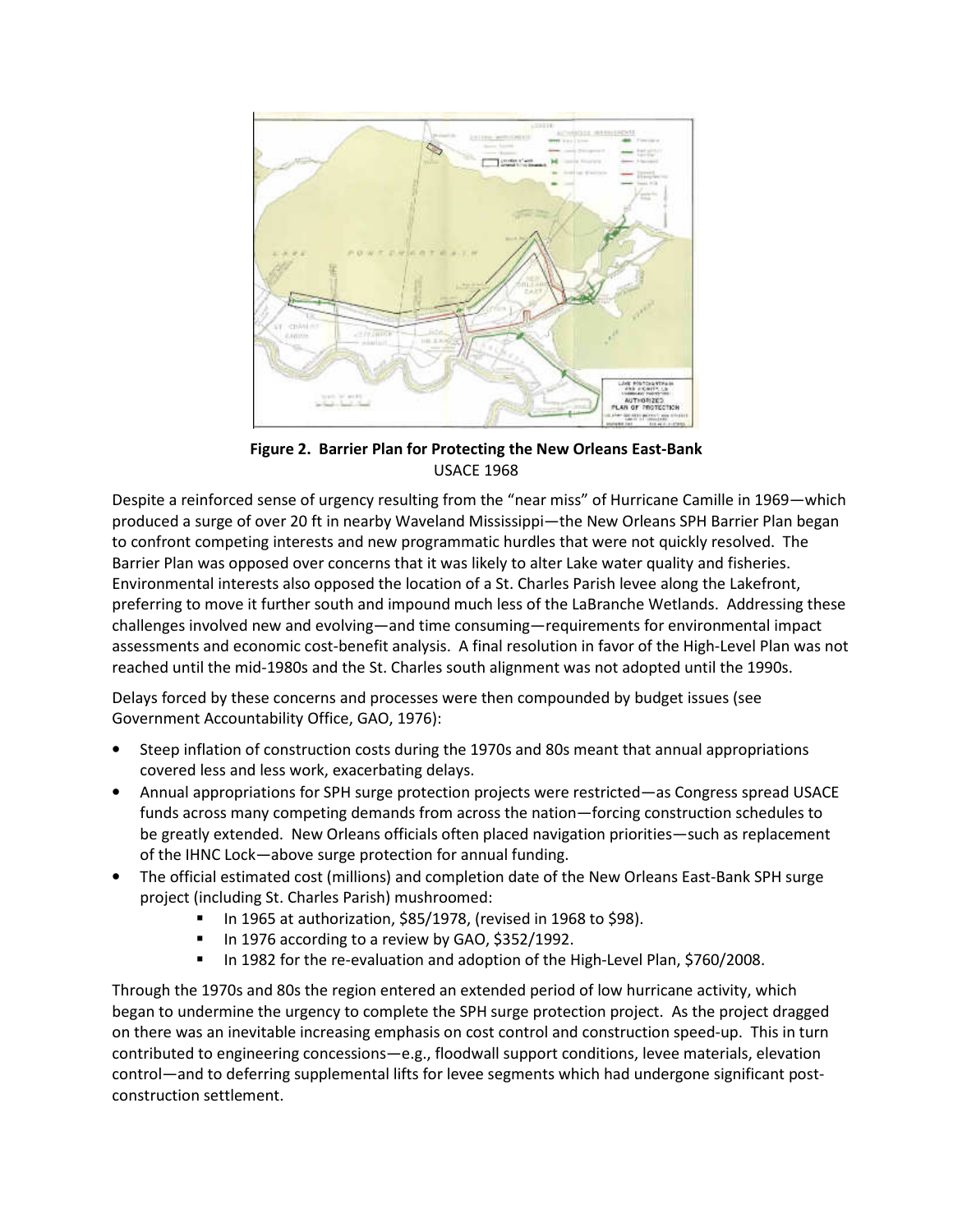## *C. The Surge Hazard Curve*

In addition to the SPF, by the mid-20<sup>th</sup> Century flood protection projects had begun to routinely apply statistical techniques for estimating the probability of extreme events. *Flood hazard* was quantified in terms of the annual probability of a particular flood stage being exceeded. (Each stage has its own discrete *mass probability* so the probability of exceedance is a *cumulative probability* encompassing the mass probabilities of all higher stages.) Quantified flood hazard offered a way (at least in theory) to apply objective, uniform criteria for similar projects across the nation and to gauge the costeffectiveness of incremental protection alternatives—avoiding suboptimal over- and under-designs. (Subsequent planning developments would incorporate the probability for flood consequences damages, loss of life, etc.—and seek to compare projects on the basis of quantified *flood risk*.)

Quantified flood hazard is depicted with a *location-specific* curve—graphed with flood stage on one axis and cumulative annual probability, also referred to as annual return frequency, on the other. The annual return frequency has a finite range—from 0 to 1.0 (0 to 100 percent). Instead of annual return frequency the average annual return period is often used—the latter is simply the inverse of the former—e.g., an annual return frequency of 0.01 equals an *average* return period of 100 years.

In the 1960s, the SOP for developing a flood return frequency curve for a location was to plot the series of maximum stages from a local river gauge (or a tide gauge in the case of surge data) versus each observed stage's rank in the record (sometimes slightly adjusted). If river gauge information was limited, additional stage-frequency "data" could be synthesized by estimating the stages associated with regional rainfall events (using the probability of the rainfall event together with hydrologic and hydraulic modeling). Connecting all the plotted points yielded a ragged line. Often a smooth curve was preferred and one would be hand drawn—reflecting what the author thought visually best fit the data. In both cases neither the ragged line nor the hand-drawn curve represented a parametric equation. Given very limited data sets, extrapolation of the hazard curve by hand was very subjective—e.g., to return periods of 100- and 500 years.

In 1966, less than one year after Hurricane Betsy, the USACE developed hand-drawn surge hazard curves to supplement their estimation of SPH surge. Figure 3 depicts a regional hurricane intensity (see Sidebar) return frequency curve prepared with simple visual fitting to a record of central Gulf of Mexico storm  $P_c$  observations. The curve-graphed as a nearly straight line on log-linear paper—incudes hand extrapolations. (USACE 1966; an earlier version of this curve appeared in U.S. Weather Bureau Report 1959.) The USACE used the hand-drawn hurricane intensity return curve together with a few basic track scenarios and the simple 1D steady-state empirical wind setup formula described above to synthesize some limited surge-return data for three main portions of the project: Lake Pontchartrain Lakefront of Jefferson and Metro New Orleans; New Orleans East and the IHNC; and St. Bernard Parish (referred to as Chalmette Loop). The synthesized surge return events supplemented the regional surge return data for nine storms (1893, 1901, 1909, 1915, 1926, 1947, 1956, 1964, and 1965). Figure 4 presents the three 1966 hand-drawn surge hazard curves, prepared on log-linear paper.

#### **Hurricane Intensity**

Given more than a century of coastal extreme barometric pressure observations, including from ships,  $\Delta P$  (or simply P<sub>c</sub>, assuming a value for P<sub>P</sub>) has long been used to represent hurricane intensity. Given that  $P_c$  usually correlates reasonably (though not always) with expected eyewall winds, and surge depends largely on the wind-speed, many hurricane observers came to treat  $P_c$  as a short-hand predictor of surge severity for a storm on a given track. In the 1970s, with routine aircraft reconnaissance of hurricane eyewalls and the measurement of maximum sustained winds, the Saffir-Simpson Scale categorizing hurricane intensity from 1 to 5 (based on wind speed) was popularized. For the next three decades, track and Saffir-Simpson category became ingrained in the minds of officials and the public as the overriding factors in surge hazard. Interestingly, the New Orleans regional offshore SPH with maximum sustained winds of 112 mph is a minimal Category 3 storm; however the SPH ΔP of over 80 millibars can be more indicative of a Category 4 storm.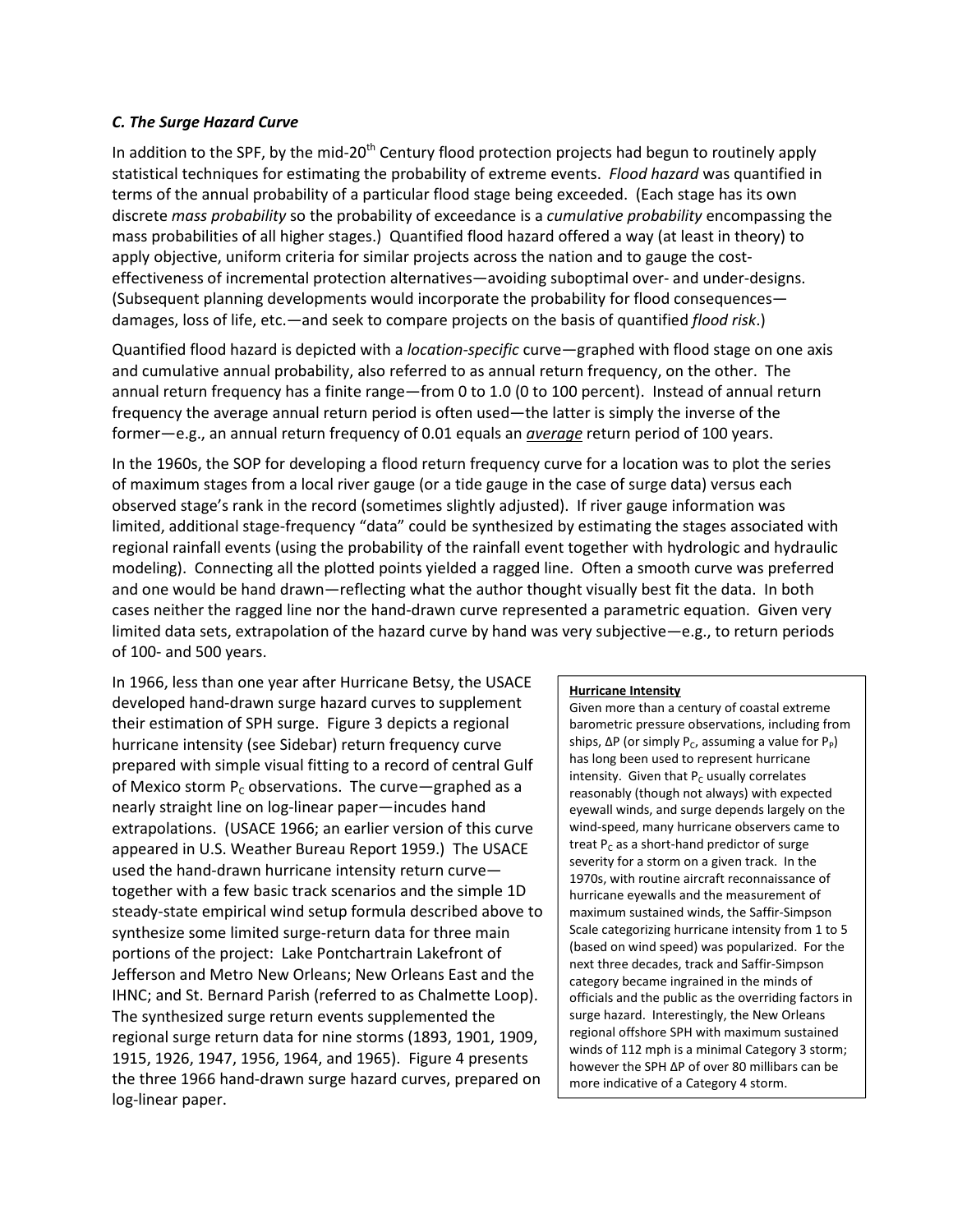

**Figure 3. Central Gulf of Mexico Return Frequency for Hurricane Central Pressure** 



**Figure 4. SPH Project Surge Hazard Curves for East Bank New Orleans**  USACE 1966



**Figure 5. FEMA FIS Surge Hazard Curves for East Bank New Orleans**  USACE 1970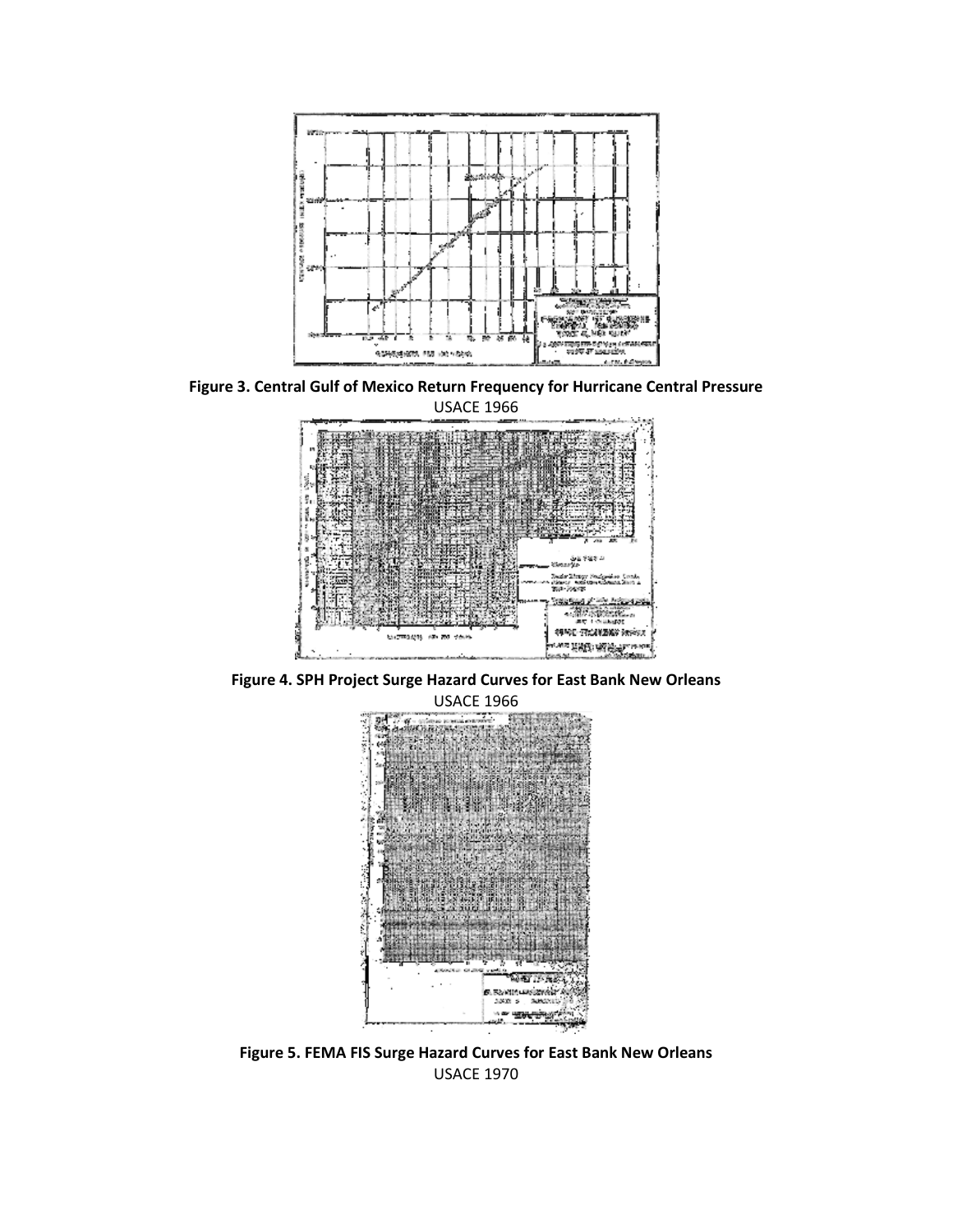During the 1970s the newly established National Flood Insurance Program (NFIP)—which provided insurance coverages and premium costs based on exposure to a one percent annual return frequency, or 100-year (yr) flood—triggered an explosion in hazard analyses for Flood Insurance Studies (FISs) across the country. For coastal Louisiana the predecessor to what is now the Federal Emergency Management Administration (FEMA) turned to the USACE to provide the first FIS surge hazard analysis. The USACE followed a similar procedure to the one described above to create Figure 5, with three surge hazard curves for the New Orleans area: Reach 1, South Shore of Lake Pontchartrain (St. Charles Parish to eastward to South Point); Reach 2, North Shore of Lake Pontchartrain (eastward to the Rigolets Pass); and Reach 3, Lake Borgne (St. Bernard Parish).

The surge hazard curves in Figures 4 and 5 are identical at return periods above 50 years. The SPH protection project and FIS surge hazard analyses apparently used slightly different input information affecting the lower return period values.) Circles on the curves in Figure 5 note that the SPHs for the New Orleans Lakefront and Lake Borgne locations were estimated to be 300-yr and 200-yr events. For the New Orleans Lakefront the 100- and 500-yr surge elevations were 10.3 and 11.9 ft, and for Lake Borgne they were 12.5, and 13.7 ft. Notably, the USACE's

#### **Extreme Value Functions**

When sufficient data were available, the 1970s-era SOP called for the use of parametric equations—termed Extreme Value Functions (EVFs)—in place of hand-drawn hazard curves, eliminating subjectivity in the extrapolation to higher return periods. Five common EVF types were the basic Log-Normal equation, the Log-Pearson Type III equation, and three variants of the Generalized Extreme Value (GEV) equation—the Gumbel, Weibull, and Frechet equations. The plot of cumulative probability data were compared to graphs of several EVF types, with several versions of each EVF type prepared by adjusting equation coefficients. The EVF providing the best general agreement in shape (asymmetry/skew) and suitable tailing properties (especially at the upper return period) was selected. The early SOP relied on special plotting paper customized for each EVF type, which allowed the EVF coefficients to be easily evaluated. Agencies tended to use a particular EVF type for rivers with particular flow characteristics based upon research which suggested a good match—e.g., better fit according to a root mean square error. For example, the Log-Pearson Type III (and corresponding plotting paper) became widely applied for general riverine flood hazard curves. By the 1980s, computers were facilitating the calculation of EVF coefficients and comparison of EVF fits. While the use of an EVF eliminated subjectivity in extrapolating the hazard curve to extreme return periods, some subjectivity still remained in the choice of one EVF type over another. Research efforts on the use of EVFs, particularly the Weibull distribution, to represent hurricane wind and surge hazard were initiated in the mid-1980s but were not applied to New Orleans surge protection prior to Katrina (see Georgiou 1985, USACE 1986, and NOAA 1987.)

hand-drawn curves indicated that the respective increases in surge hazard from 100- to 500-yr return were only a modest 1.6 and 1.2 feet. Both surge hazard curves *excluded* the Barrier Plan.

At the same time that surge hazards curves were being evaluated for the SPH project and the NFIP, metropolitan New Orleans interior FISs were also defining large areas subject to 100-yr rainfall inundation. These FISs took into account the federally authorized (but incomplete) SPH projects. Thus, for NFIP purposes flood hazard inside the protection was only based on rainfall events. Home mortgagors inside the protection not subject to interior drainage issues were not required to purchase flood insurance—and optional flood insurance was very affordable. Property values in better drained interior areas were greatly enhanced, while those in designated 100-yr flood hazard zones declined, placing a significant economic hardship on whole neighborhoods. Officials in New Orleans (as well as other flood-prone cities across the nation) naturally wanted to accelerate projects that might remove larger, populated, and/or potentially more valuable areas from the 100-yr flood zone. In the 1990s New Orleans area leaders sought and obtained a federal interior drainage construction project under the USACE: the Southeast Louisiana Drainage Project, (SELA). Thus, the NFIP ironically had the inevitable and perverse effect of spurring many local officials to prioritize USACE funding for SELA projects over SPH surge protection. (The NFIP, particularly the arbitrary 100-yr threshold, continues to influence decisions by communities and individuals throughout the nation.)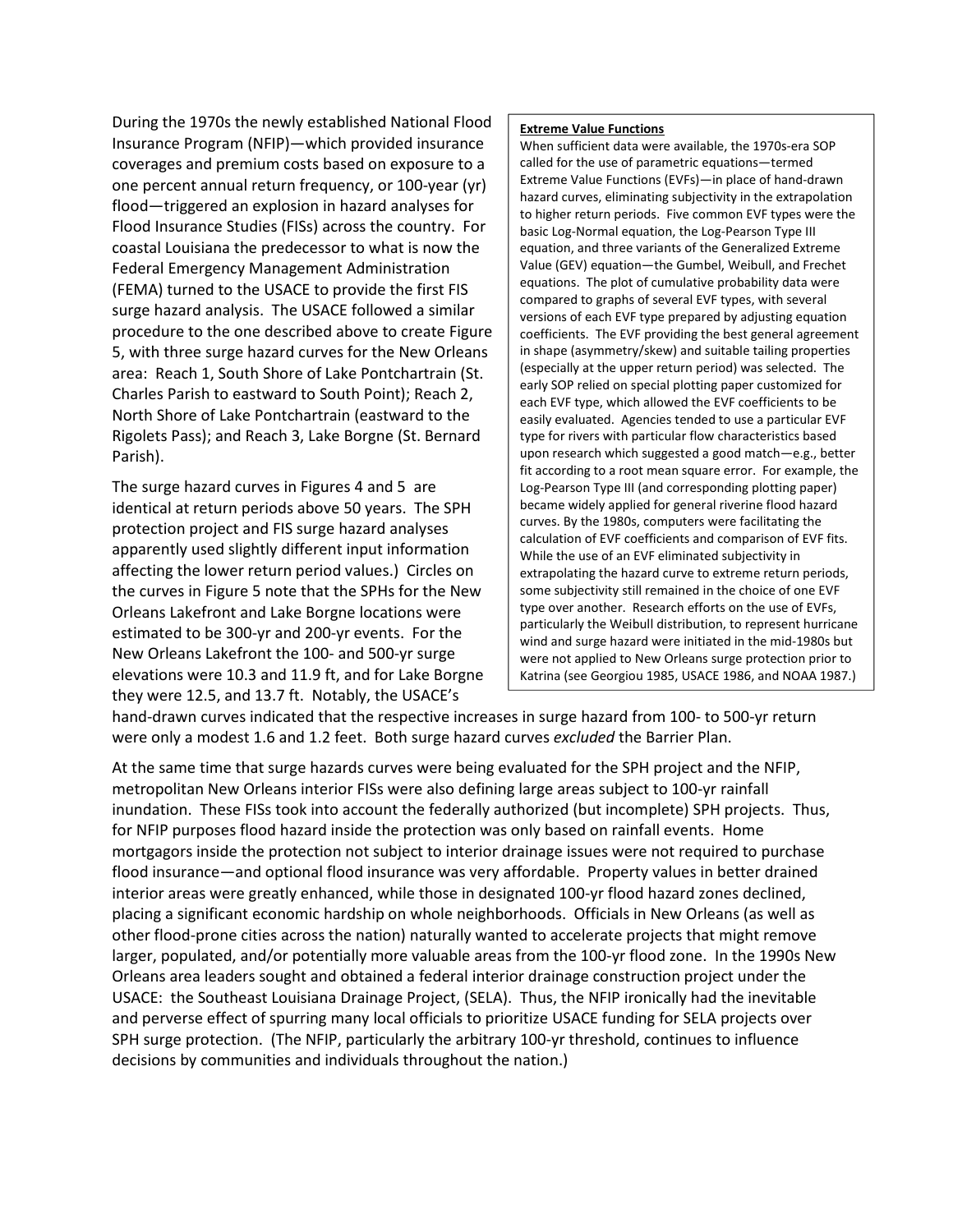# *D. Joint Probability Analysis and Two-Dimensional Modeling*

The significance of other storm characteristics in addition to  $P_c$  to local wind and surge exposure had long been known and in the 1980s these characteristics—variations in  $R_{MAX}$  and  $V_F$ , as well as track, including both landfall location (X) and storm approach direction (θ)—began to be more closely re-examined by leading hurricane climatologists (see NOAA 1979 and 1987). Decay in storm intensity with landfall was also studied. Hurricane climatologists determined that a reasonable surge hazard analysis required a larger array of synthetic storms representing the combined joint probabilities of  $P_c$  with  $R$ <sub>MAX</sub>,  $V$ <sub>F</sub>,  $θ$ , X, and decay — a so-called joint probability analysis (JPA, see Sidebar).

During this same period surge scientists started applying two-dimensional (2D) hydrodynamic modeling to estimate peak surge for each storm (see Massey et al 2007). 1980sera 2D hydro*dynamic* modeling began to capture some of the complex *time-varyin*g physical interactions between three phenomena:

- 1. The shoreward-driven forerunner and main surge.
- 2. The rapidly shifting local setup driven by the passing wind-field.
- 3. The impacts on surge caused by coastal landscape features—such as bathymetric conveyances (channels and large, shallow interior bays and lakes) and topographic barriers (levees, roads, dunes, ridges, etc.).

1980s-era 2D transient surge simulation—e.g., FEMA's in-

## **Techniques for Joint Probability Analysis**

There are several approaches to developing a synthetic set of storms. Empirical methods emphasize expanding on historical observations to create an artificial record much longer (e.g., an order of magnitude) than the longest return period of interest. The empirical approach produces an artificial record with variability in the combination of hurricane attributes that is consistent with the generally observed joint probabilities in the regional climatology. Coastal wind hazard analysts would later develop an artificial 100,000-yr hurricane record—with tens of thousands of storms—using an empirical approach (Vickery et al 2009).

Surge simulation of an entire empirically-derived artificial record has not been practical. An alternative approach to the storm set, termed the joint probability method (JPM), is to select storms that represent a reasonable sample of the jointprobabilities. Early efforts used a few values for each characteristic—e.g., three values each for five characteristics yields a set of 243 storms.

Figure 6a illustrates a set of 76 storms with their respective *mass probabilities*. In this set several hypothetical storms share the same mass probability (they have common attributes, but different landfall locations). Figure 6b shows a histogram of the combined mass probability by 1 ft bins. The cumulative hazard curve, Figure 6c, is developed by numerically integrating the mass probabilities through each bin.

house Coastal Flooding Storm Surge Model—was still coarse in resolving localized interactions. Some important physical processes were not yet represented, such as the setup contribution from wave radiation stress gradients. Often there were debates over whether the 2D model or the earlier 1D steady-state equations (which were simpler, quicker to complete, and less expensive) was more accurate, or more conservative, or more suitable for FISs. One of the first applications of JPA and 2D modeling in coastal Louisiana was performed in 1989 by Joseph N. Suhayda, PhD for a Cameron Parish, Louisiana FIS. Suhayda's JPA/JPM set used 685 storms.

By the 1990s, continued advances in computer capabilities had made JPM and 2D modeling the SOP in surge hazard analysis. The cumulative probability curve was typically left as a non-parametric function covering the wide range of return periods generated by the analysis (perhaps smoothed using an algorithm) and there was no need for extrapolation.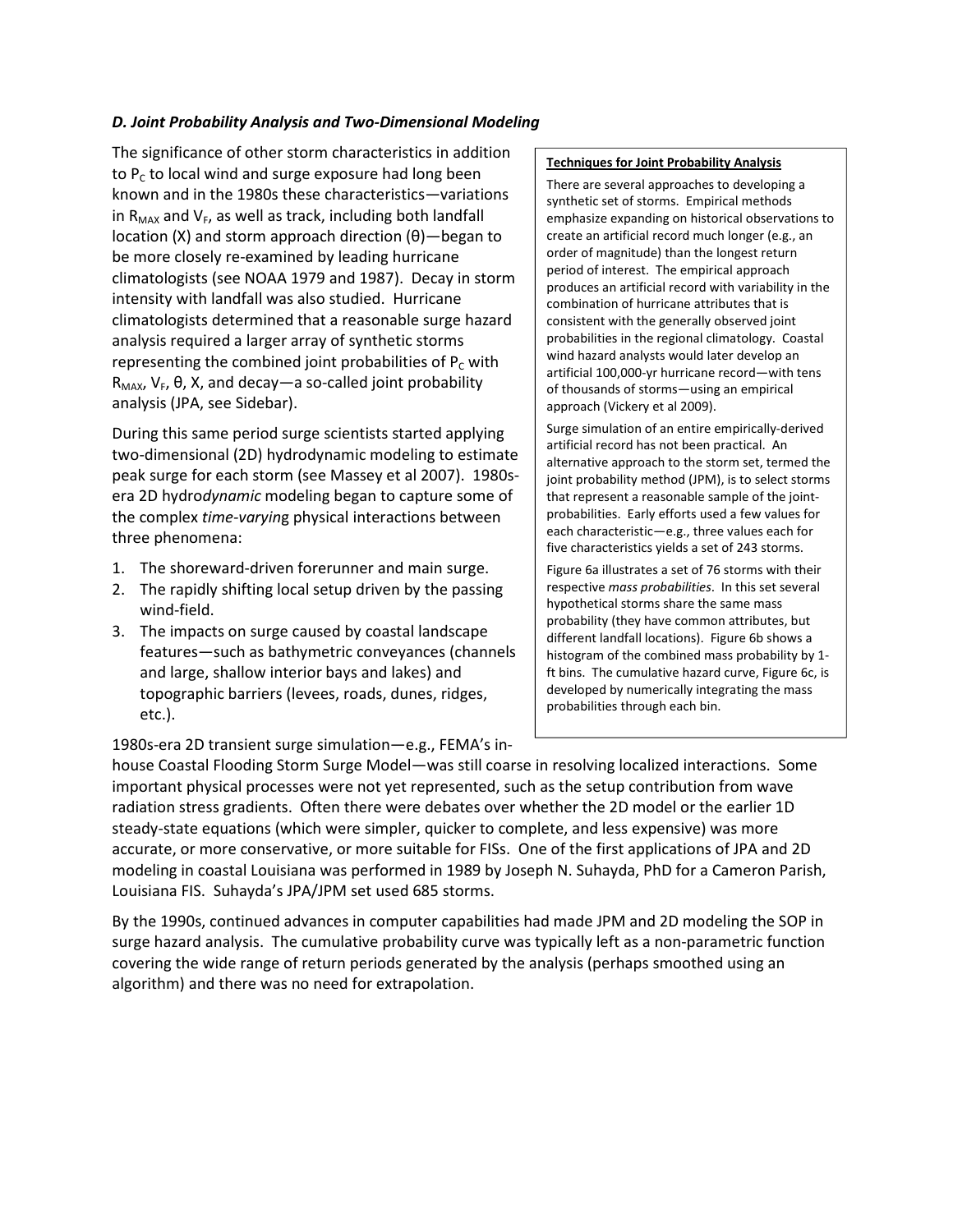

**Figure 6 Construction of a Surge Hazard Curve from JPM Results** 

Despite advances in JPA and 2D modeling, the USACE continued to rely on the original estimated SPH surge and hand-drawn surge hazard curves; (even as the High-Level Plan was only then being finalized and a new surge protection project was being added for the metropolitan West-Bank, USACE 1994). Some of the factors which no doubt influenced the USACE included:

- The New Orleans regional SPH did not change appreciably between 1959 and 1979, and NOAA never revisited the estimate of the regional SPH after that. For new flood control projects the hazard community increasingly preferred estimates of extreme return periods (e.g., 500-yr) over SPFs.
- FEMA had not required a new regional surge hazard analysis for NFIP purposes. If FEMA had, perhaps it might have indicated higher surges at the 200- to 300-yr return period. However, FEMA had a long nationwide backlog for FISs and funded new analyses according to their own priorities.
- The 1966 SPH surge estimates and surge hazard analysis were still thought to be reasonable in light of the relative newness of the JPM/2D approach; some considered the 1966 1D steady-state SPH surge estimates conservative.
- Engineering designs had long been committed the 1966 SPH surge heights. Project momentum using the original 1966 SPH surge analysis was reaching 30 years.
- There was a natural reluctance to re-open the specification of design surge height and a desire to expedite completion of regional SPH protection. At the time of the final selection of the High-Level Plan in the mid-80s an expert review team could have been consulted to determine the reasonableness of continuing to use the 1966 SPH surge as the design surge. However, any change in the design surge likely would have delayed the High Level Plan adoption by many more years.

With prolonged lower hurricane activity and other competing funding priorities—e.g., navigation and drainage—the post-Betsy/Camille urgency was being supplanted in many quarters by complacency. Unfortunately, just like counting on a string of good luck or the record flood, relying on the 1966 SPH surge estimates would also prove to be unsustainable.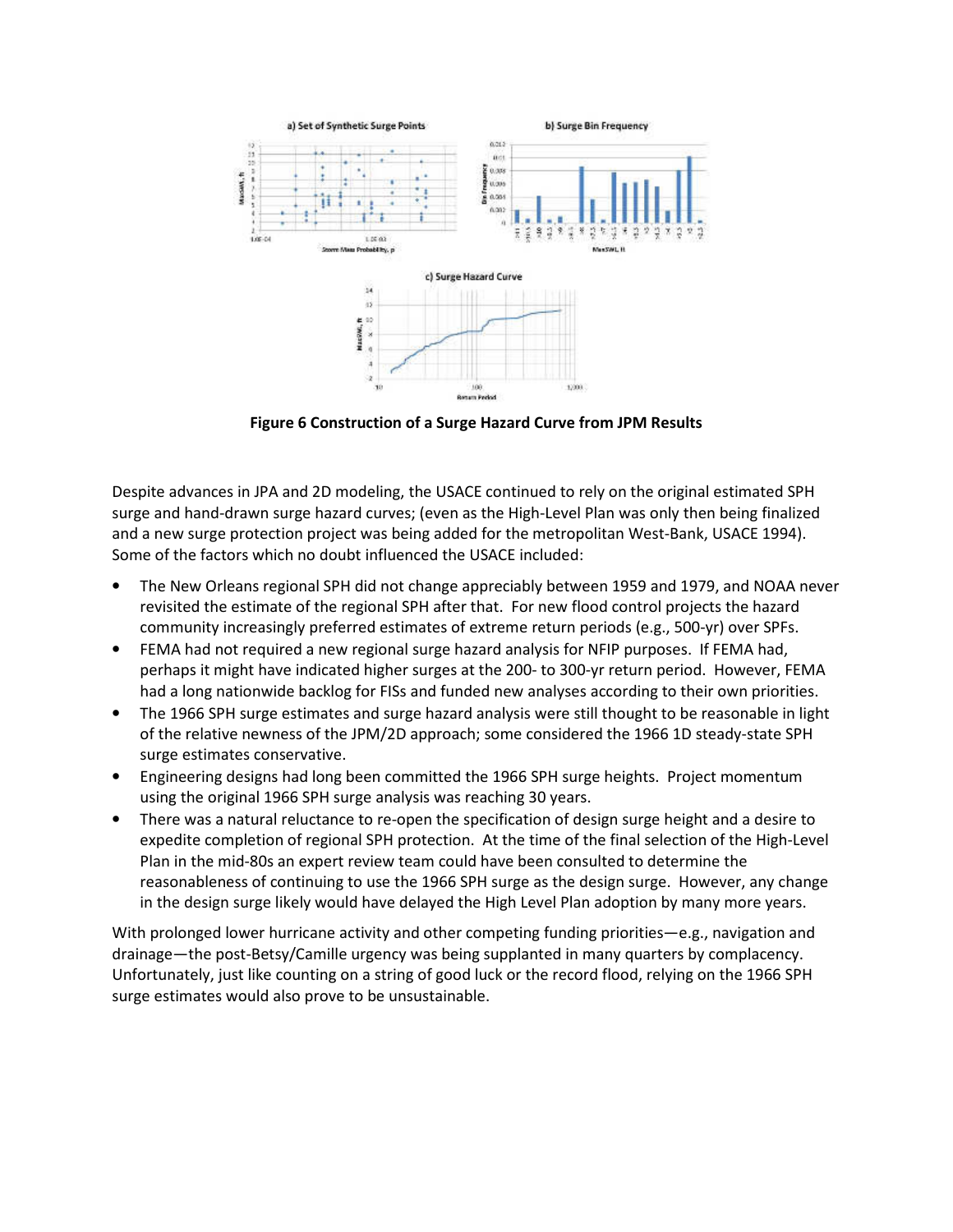# *E. Extreme Surge Scenarios*

Hurricane Andrew came ashore near Homestead, Florida in August 1992 with devastating 150 mph winds, causing \$25 billion dollars of damage in Dade County alone. Andrew then crossed into the Gulf of Mexico, re-energized to Category 4, and made landfall with 138 mph winds southeast of Morgan City, Louisiana. Andrew renewed interest in the true nature and impact of extreme hurricanes among both hurricane climatologists and regional wind and surge hazard planners.

By the mid-1990s, state and local emergency operations officials and their federal counterparts (including storm forecasters and disaster planners and responders) had become concerned that the available analyses did not provide sufficient information about potential severe surge events. For the New Orleans area the 1966 estimates of surge hazard were all that was available and these now appeared very rudimentary. If (or when) a major hurricane approached Southeast Louisiana, these officials needed information about surge scenarios associated with that hurricane. They also wanted extreme hurricane scenarios to enhance their annual preparedness drills and "table-top exercises." Information coming from hurricane climatologists made these officials increasingly aware that surge scenarios based on track and Saffir-Simpson category alone were not sufficient. They were also increasingly aware of the effect of the coastal landscape on surge—such as the impact of extended, raised topographic features on blocking and raising surge—and they wanted these better accounted for in the scenarios.

In response to these needs FEMA and the USACE prepared a *Southeast Louisiana Hurricane Preparedness Study* in 1994. The USACE used NOAA's 2D Sea, Lake, and Overland Surges from Hurricanes (SLOSH) computer model to simulate 328 variations for each of the five Saffir-Simpson intensity categories—including 9 variations in  $\theta$ , each with two different values for  $V_F$  and at 15 to 20 landfall locations. A single  $R_{MAX}$  of 25 miles was utilized. While the SLOSH model was much coarser than the FEMA's model, simulations were more efficient—allowing more storm variations to be considered. The peak surge results from the various simulations for each combination of Category and  $\theta$  (e.g., Category 3 on due north heading) were compared, and maximum surge values everywhere throughout the model domain were determined. A composite map showing the maximum envelope of water (MEOW) was thus created, illustrating the maximum surge exposure for a hurricane of given category and general heading many hours before landfall. Five Maximum of Maximums (MOM) maps were then generated further compositing the MEOWs for each category. The MEOWs and MOMs thus provided critical maximum surge exposure throughout the region under extreme hurricane scenarios. (MEOWs and MOMs are not peak surges for a single storm). Figure 7 is a combined MOM for slow-moving Category 4 and all Category 5 hurricanes for Southeast Louisiana prepared by the USACE.

In August 1998 Category 3 Hurricane Georges took direct aim at New Orleans but turned to the east as it approached the Mississippi River Delta. The near-miss of Georges amplified interest in extreme surge scenarios. NOAA subsequently undertook minor refinements of the SLOSH model and updates to the MEOWs and MOMs with additional variations for tide. During this same period the Louisiana Office of Emergency Preparedness tasked Joseph N. Suhayda, PhD with using the higher resolution FEMA model to examine some hurricane scenarios, including Category 5 storms.

The surge estimates developed from these efforts—as illustrated in Figure 7—warned of conditions far in excess of those experienced during the record Hurricane Betsy, and more disquieting, the SPH or even the current (1966) 500-yr surge. Moreover, hurricane climatologists were considering these extreme conditions to have a return frequency estimate of less than 500 years. By the early 2000s national and local news media were increasingly attentive to stories on extreme surge hazard, (New York Times 2002; Times-Picayune 2002; see this issue's Cover), and there was broad dissemination of the extreme surge scenarios among state and local officials and the public.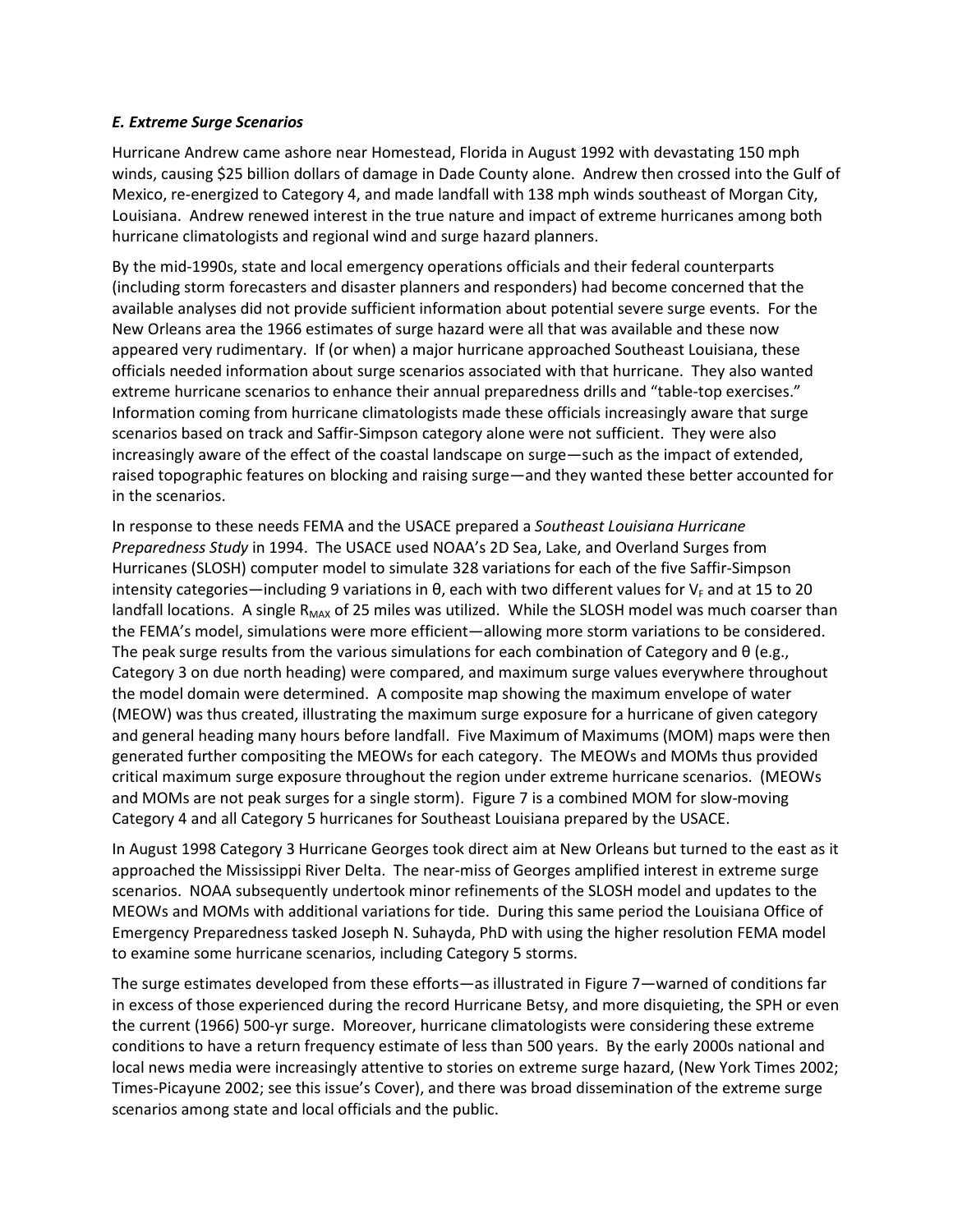

# **Figure 7. MOM for Slow Category 4 and All Category 5 Storms, Southeast Louisiana**  USACE 1998

The new information on extreme surge scenarios precipitated three critical risk management reactions:

- 1. The directors of SPH surge protection undertook a serious but limited response. Within their authorization and budget constraints the USACE initiated: development of an advanced supercomputer -based (see Sidebar) regional 2D surge model (Westerink and Luettich 2003); preparations with FEMA for a new FIS surge hazard analysis; evaluation of vertical control and settlement issues using modernized GPS-enhanced surveying techniques; and preliminary studies for higher protection. The USACE also prepared an interior "unwatering plan" in the event of catastrophic surge inundation. However, a comprehensive review of structural vulnerabilities throughout the region—given that reaching or exceeding the SPH surge could be more likely than previously thought—was not initiated. USACE and local levee board representatives routinely underscored the need for funding to complete, maintain, and enhance SPH surge protection.
- 2. New Orleans community leaders emphasized the critical importance of evacuation. Hurricane and local television meteorologists—in conjunction with state and local emergency response officials—significantly improved the quality and communication of hurricane warnings and recommendations for evacuation of low-lying areas over the course of the 70s, 80s, and 90s. Completion of the regional interstate and the explosive growth in travel and accommodations made evacuation more practical to increasing numbers of residents in potentially affected areas. During 1998's Hurricane Georges a large number of New Orleans residents evacuated. In 2004, Category 5 Hurricane Ivan entered the Gulf of Mexico appearing to head for Southeast Louisiana (it also later curved to the east). Authorities urged those capable of leaving New Orleans to do so. A mass evacuation of the City ensued, utilizing the first implementation of a "ContraFlow Plan" that converted some incoming segments of the surrounding interstate to outgoing traffic. (The limitations of the 2004 ContraFlow were subsequently identified and an enhanced plan adopted for the 2005 hurricane season, see Wolshon 2006.)

# **Evacuation and Levees**  For communities with flood levees,

an increasing emphasis on evacuation reduces the priority of levees as a life-saving measure. This in turn fuels greater commitment on the part of leaders to evacuation and leads to levees designed and maintained strictly for mitigating property damage risk (e.g., NFIP purposes). This is especially reasonable if higher levees are not technically or economically feasible. However, when evacuation becomes essential communities must provide for those who have medical, logistical, or financial problems with selfevacuating.

3. Interest increased in coastal protection and restoration to reduce inland surge hazard and risk. Coastal scientists had long been studying the impacts of hurricane surge on coastal wetlands, forests, barrier islands, dunes, cheniers, channels, bays, and other features. With mounting appreciation for Louisiana's rapid loss of coastal wetlands in the 1990s, Hurricanes Andrew and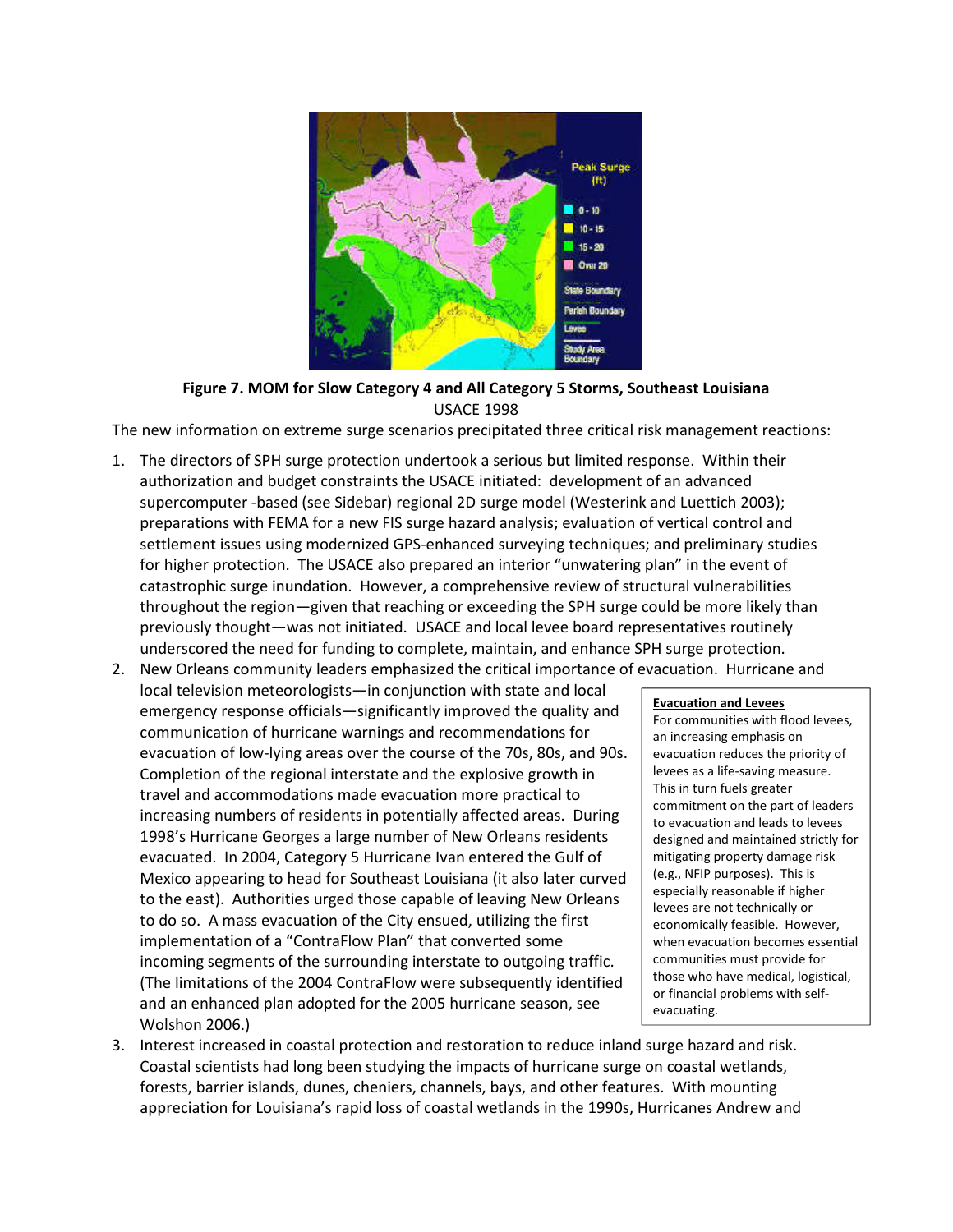Georges spurred more investigations of these impacts (for example, see Gunenspergen and Vairin 1996). But, with increasing attention on extreme surge scenarios and associated inland risks, coastal scientists were also encouraged to consider the effect of the various features on surge hazard. Prior to 2000 there was a reliance on overly simplistic explanations: such as the oft-quoted "rule of thumb" that 2.7 miles of wetlands reduce surge by 1 ft. After 2000 the effects of coastal landscapes on surge became a subject for more rigorous inquiries (e.g., Stone et al 2003). While the nuanced influences of various landscape features on surges of various magnitudes had yet to be well-defined, coastal advocates stressed what seemed an obvious link between more coastal wetlands and less surge hazard. State, local and private coastal landowners, resource managers, and supporting scientists began lobbying for federally sponsored coastal protection and restoration not only for ecosystem benefits, but to reduce inland surge risk (see the 1998 Coast 2050 Plan).

As of 2004 most East-Bank protection segments were still incomplete or had inadequate heights (due either to settlement or vertical control issues). However, the USACE's proposed FY2005 budget included less than \$4 million for work on the SPH surge protection—substantially less than previous years and a small fraction of the \$70 million needed for completion. By comparison, the FY2005 budget was \$30 million for SELA and over \$200 million for regional navigation and other civil works. In the summer of 2004 (awaiting the FY2005 appropriation) the USACE was forced for the first time in 40 years to temporarily halt work on the SPH surge project.

By the mid-2000s hurricane climatologists noted that the Western Atlantic seemed to be returning to a period of high hurricane activity. At the same time they began urging surge hazard planners to be mindful of the effects of storm size—and not just  $R_{MAX}$  but also the extent and strength of the full windfield. The latter was characterized with a shape parameter (termed "Holland B") and/or the radial span of tropical storm and hurricane force winds. Investigators of extreme surge scenarios took note. In July 2004 researchers at the Louisiana State University (LSU) Hurricane Center—working with the authors of the Advanced Circulation model (ADCIRC, the supercomputer-based model being evaluated by the USACE for updating regional surge hazard analysis)—simulated a large Category 3 storm passing on a critical path just west of New Orleans, which they dubbed "Hurricane Pam." The simulation was prepared for an eight day response exercise attended by over 300 representatives of various federal, state, and local agencies. Figure 8 illustrates the surge just after landfall—in some areas approaching the MOM shown in Figure 7. After the near-miss of Hurricane Ivan a month later, the Hurricane Pam simulation received greater attention during three follow-up workshops, two of which were held in New Orleans. One was conducted in the fall of 2004 and the other, ironically, in late July 2005, one month before Hurricane Katrina struck New Orleans.

Part II (in the August issue of *Louisiana Civil Engineer*) will present:

- A summary of the August 2005 Hurricane Katrina surge event, including new inundation simulations for the various protection failures.
- A review of new developments in—and remaining limitations of—supercomputer-facilitated quantitative hurricane surge hazard analysis and risk management.
- Crucial lessons for providing sustainable surge protection.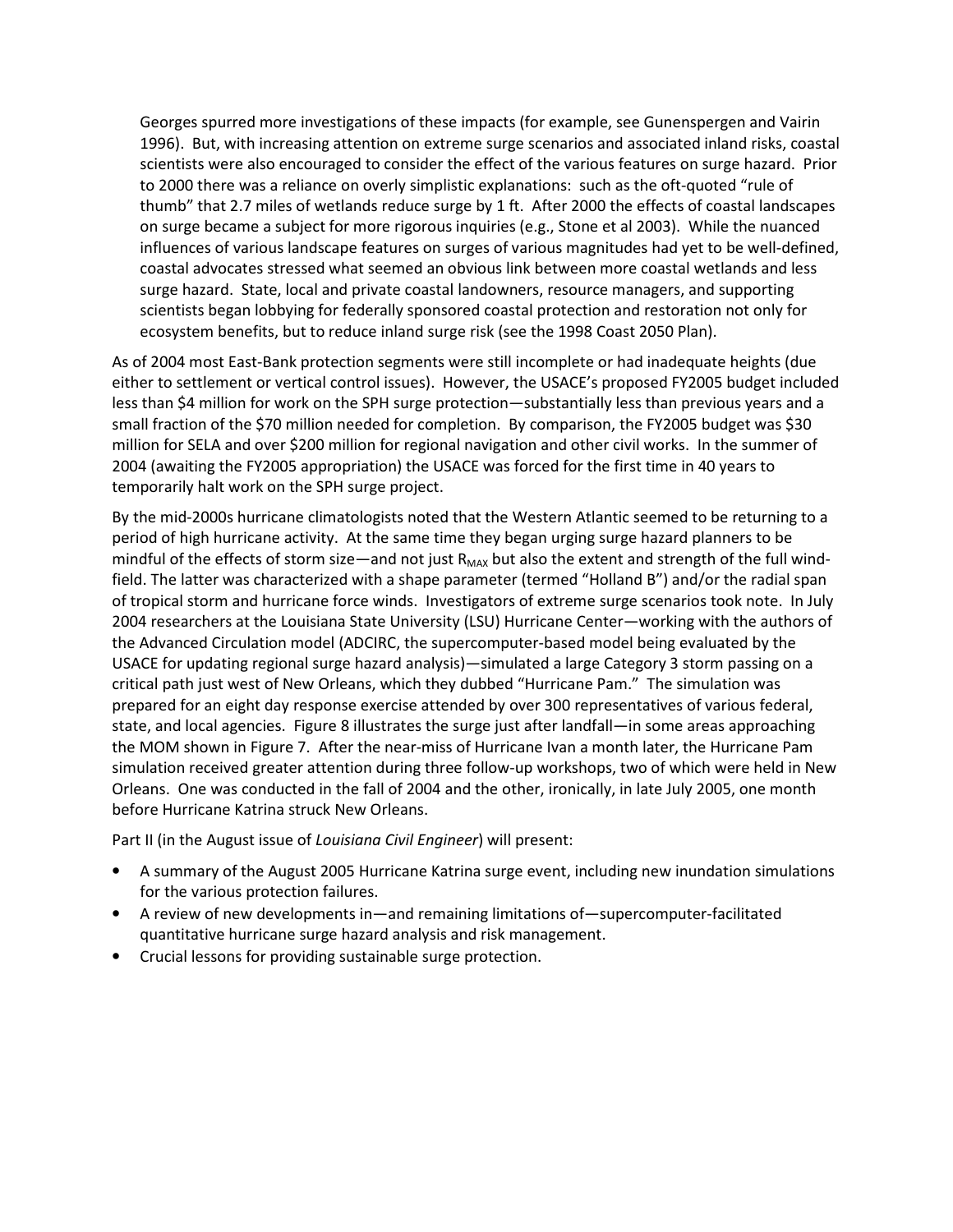

**Figure 8. Snapshot of Surge for Large, Category 3 Hurricane Pam**  http://www3.nd.edu/~adcirc/pam.htm

## *References*

American Radio Works, Hurricane Risk for New Orleans, 2002.

Louisiana Coastal Wetlands Conservation and Restoration Task Force and the Wetlands Conservation and Restoration Authority, Coast 2050: Toward a Sustainable Coastal Louisiana, 1998.

Douglas, S., The Mississippi River Flood of 2011—Resetting Benchmarks, Louisiana Civil Engineer, 2011.

Georgiou, P.N., Design windspeeds in Tropical Cyclone-Prone Regions, PhD Thesis, University of Western Ontario, 1985.

Gunenspergen, G. R. and B. A. Vairin, Willful Winds: Hurricane Andrew and Louisiana's Coast, 1996.

Jacobsen, B., Hurricane Climatology of the Central Northern Gulf of Mexico, Louisiana Civil Engineer, 2012.

Jacobsen, B., Hurricane Surge Hazard Analysis: The State of the Practice and Recent Applications for Southeast Louisiana, 2013. http://www.slfpae.com/statusreports/2013%2005%20-%20Hurricane%20Surge%20Hazard%20Analysis%20-%20Jacobsen.pdf

Levitan, M., Comparative Analysis of Hurricane Vulnerability in New Orleans and Baton Rouge, LSU Hurricane Center, 2003.

Massey, W. G., J. W. Gangai, E. Drei-Horgan, and K. J. Slover, History of Coastal Inundation Models, Marine Technology Society Journal, Vol. 41, No. 1, 7–17, 2007.

New York Times, Nothing's Easy for New Orleans Flood Control, 2002.

NOAA (then U. S Weather Bureau), Meteorological Considerations Pertinent to Standard Project Hurricane, Atlantic and Gulf Coasts of the United States, Report No. 33, 1959.

NOAA, Revised Standard Project Hurricane Criteria for the Atlantic and Gulf Coasts of the United States, 1972.

NOAA, Some Climatological Characteristics of Hurricanes and Tropical Storms, Gulf and East Coasts of the United States, Technical Report NWS 15, 1975.

NOAA (Francis P. Ho), Standard Project Hurricane Wind Fields for the New Orleans LA Area, 1978.

NOAA, Meteorological Criteria for Standard Project Hurricane and Probable Maximum Hurricane Windfields, Gulf and East Coasts of the United States, Technical Report NWS 23, 1979.

NOAA, Hurricane Climatology for the Atlantic and Gulf Coasts of the United States, Technical Report NWS 38, 1987.